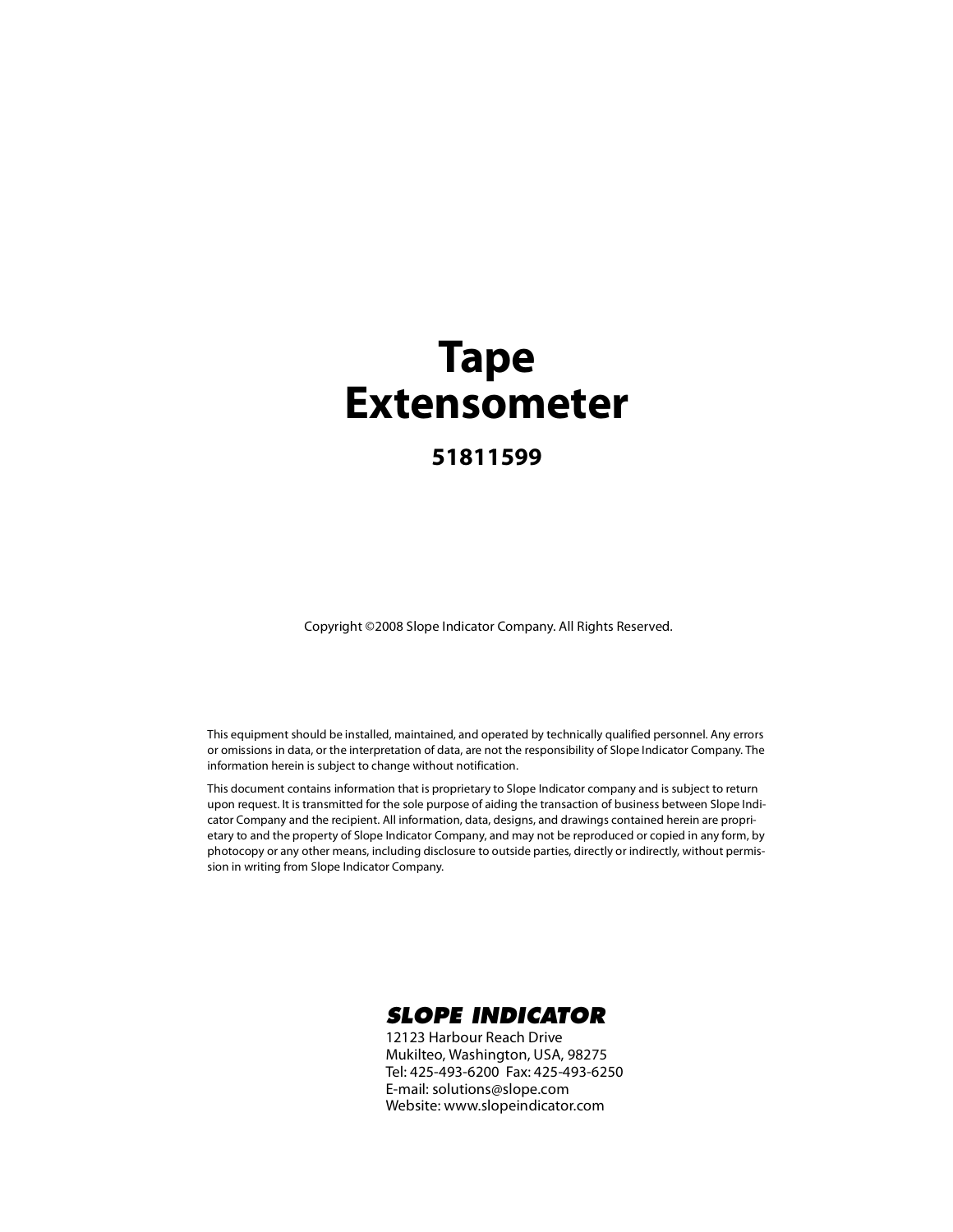### **Contents**

| Introduction 1               |
|------------------------------|
| Installing Reference Points2 |
| Taking Readings7             |
| Sample Field Data Sheet12    |
| Data Reduction 13            |
| Testing and Maintenance16    |
|                              |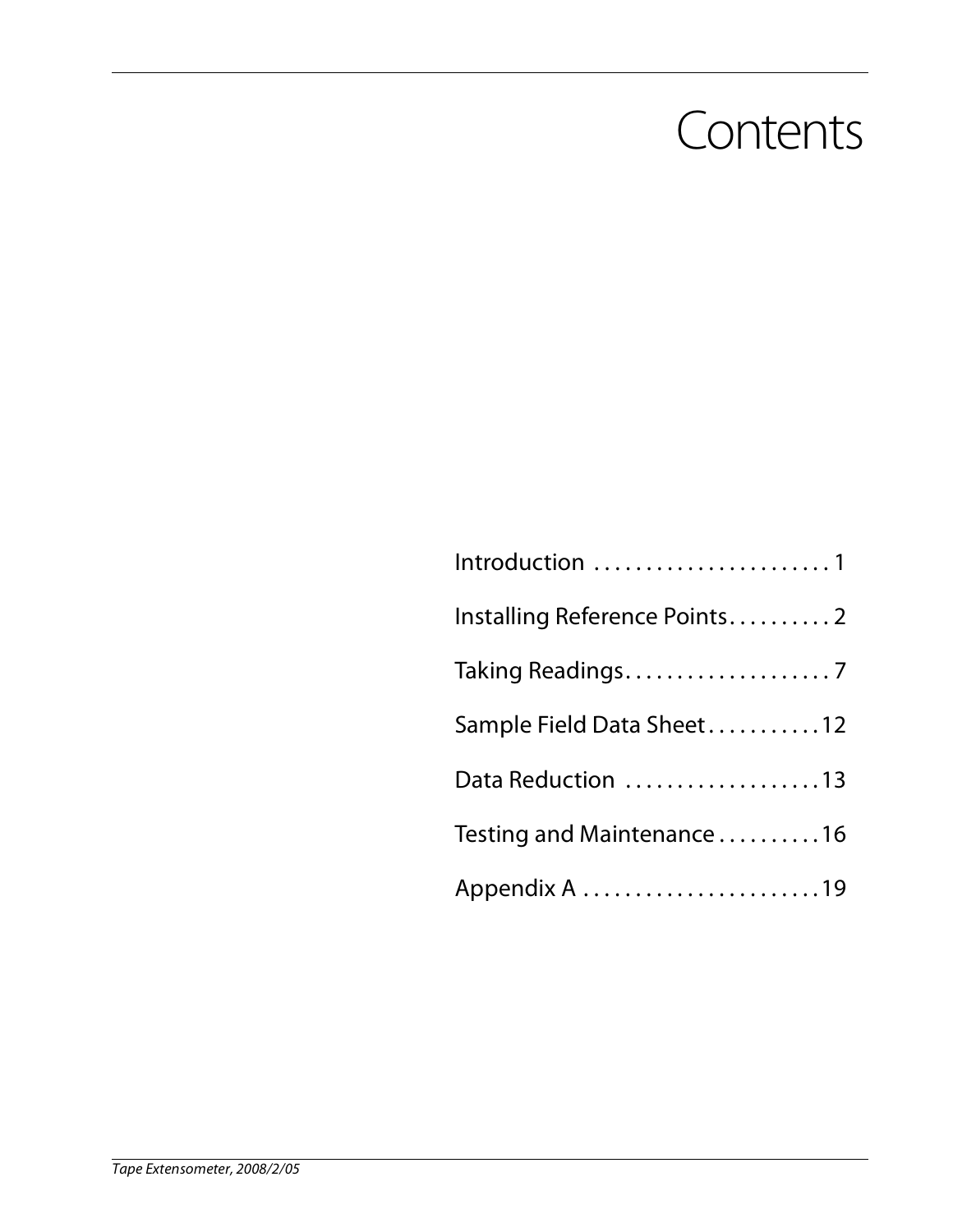## Introduction

| <b>Tape Extensometer</b>                         | The tape extensometer is used to monitor changes in the distance between<br>two reference points.                                                                                                                                                                                                                                                                                     |
|--------------------------------------------------|---------------------------------------------------------------------------------------------------------------------------------------------------------------------------------------------------------------------------------------------------------------------------------------------------------------------------------------------------------------------------------------|
| <b>Steel Tape</b>                                | A steel gaging tape is used to span the distance between the two reference<br>points (with the body of the extensometer interposed). Markings on the<br>tape are used to identify the index holes that are punched into the tape<br>every 50 mm or 2 inches.                                                                                                                          |
|                                                  | The tape is about 165 mm or 6.5 inches shorter than its markings indicate,<br>so it cannot be used as an surveyor's tape. Tape readings are eliminated in<br>the calculation of changes, so the actual length of the tape is not relevant.<br>Since absolute measurements are not required, it is not necessary to<br>consider the tape catenary or the stickout of reference points. |
| Hooks                                            | The free end of the tape has a snap hook, which is attached to one reference<br>point. The tape is then unreeled until the operator can attach the hook on<br>the instrument body to a second reference point.                                                                                                                                                                        |
| Nose & Index Pin                                 | The instrument nose has a slot for the tape. The operator slips the tape into<br>the slot and engages the index pin in the appropriate index hole. This<br>provides a positive hold on the tape so that it can be tensioned.                                                                                                                                                          |
| Tension Collar &<br><b>Tension Control Marks</b> | The tension collar is rotated to apply tension to the tape. When the control<br>marks are aligned, the tape is correctly tensioned.                                                                                                                                                                                                                                                   |
| Digital Display                                  | The digital display provides the measured readings.                                                                                                                                                                                                                                                                                                                                   |
|                                                  | <b>Steel Tape</b><br><b>Tension Collar</b><br><b>Digital Display</b><br><b>Control Marks</b>                                                                                                                                                                                                                                                                                          |
|                                                  | <b>Index Pin</b><br>Snap Hook                                                                                                                                                                                                                                                                                                                                                         |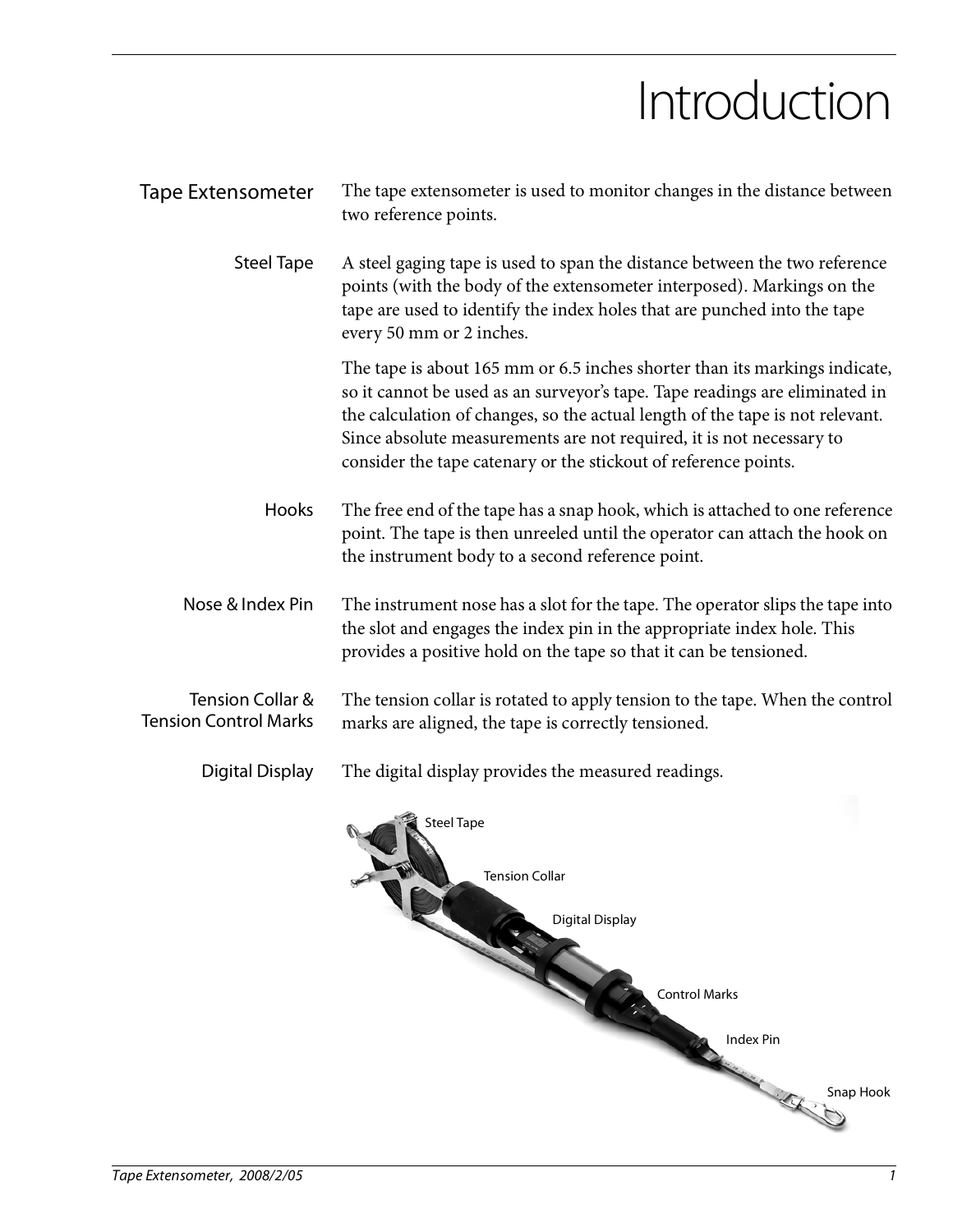## Installing Reference Points

Overview Reference points are stainless steel eyebolts that are threaded into groutable or expansion anchors. Reference points may also be bolted to the structure.

> Reference points are positioned to reveal the magnitude and direction of movements. The drawings below shows typical locations for reference points. Since each site has unique conditions, the pattern of your reference points may not resemble those illustrated.

The hook & eye bolt system can accommodate almost any angle of the tape. However, it is important to protect the points once they have been installed, since any change in the position or the condition of the points will affect the repeatability of the system.



Reference points installed in preformed holes in concrete liner.



Reference points grouted into drill holes in rock.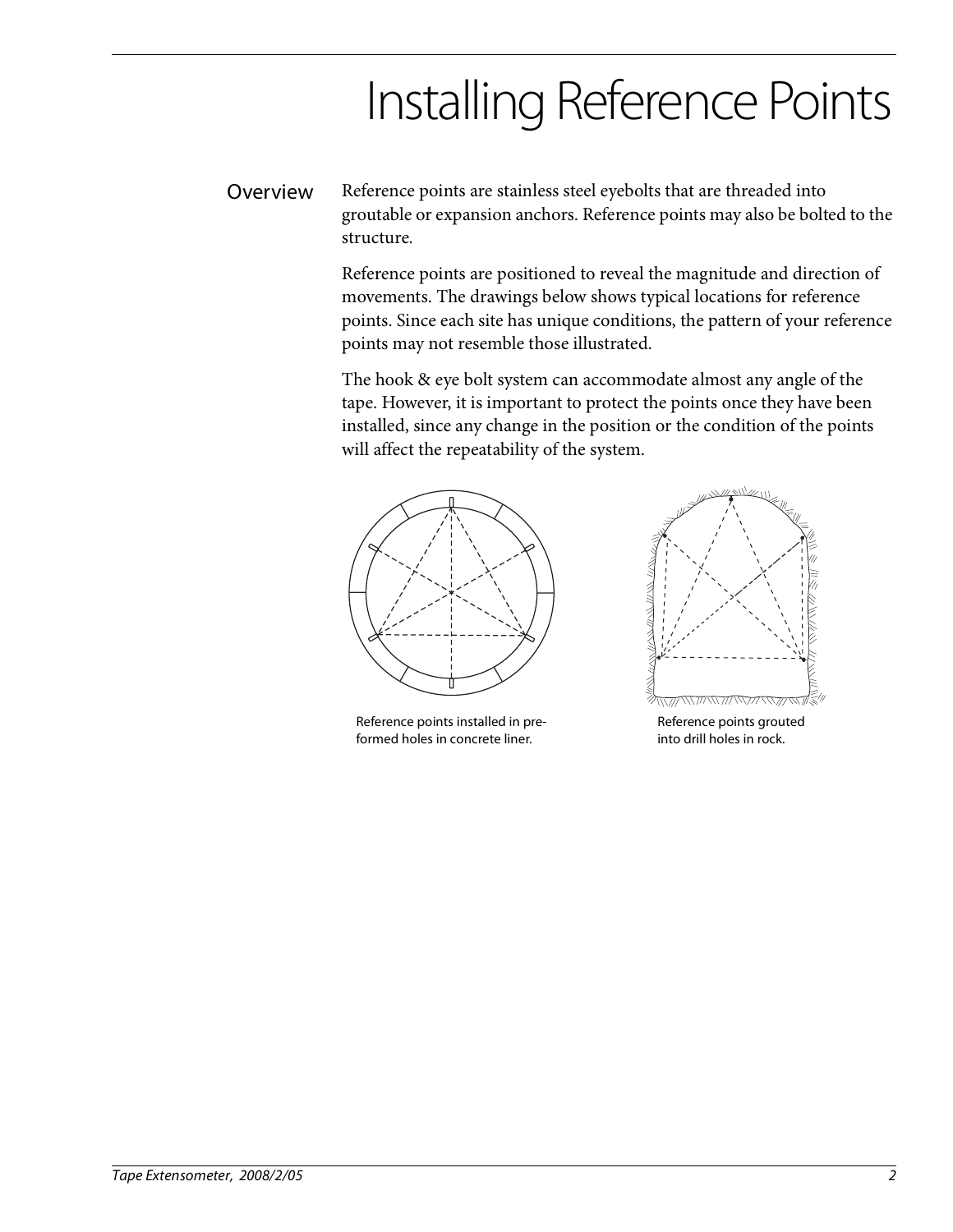### Using Groutable Rebar Anchors in Rock or Concrete

| Parts required: | • Eyebolts (1/4-20 thread). Be sure to have a spare eyebolt for installation<br>and testing of the anchor.<br>$\bullet$ 7/16 inch lock nuts (1/4-20 thread).<br>$\bullet$ Stud (1/4-20 thread).<br>• Rebar anchor (length depends on competence of rock/concrete).<br>• Non-shrinking grout. Or see next page for use of epoxy cartridges.                                                                                                                                                                                                                                                                                                                 |
|-----------------|------------------------------------------------------------------------------------------------------------------------------------------------------------------------------------------------------------------------------------------------------------------------------------------------------------------------------------------------------------------------------------------------------------------------------------------------------------------------------------------------------------------------------------------------------------------------------------------------------------------------------------------------------------|
| Tools required: | • Rock drill and bit capable of drilling 3/4" or 1" diameter holes slightly<br>deeper than the length of the rebar anchor.<br>• Compressed air to clean hole.<br>· 7/16" open-end wrench.<br>• Adjustable wrench.                                                                                                                                                                                                                                                                                                                                                                                                                                          |
| Instructions    | 1. Select and mark locations for reference points.<br>2. Drill 3/4" or 1" hole to depth approximately 1/2-inch deeper than length<br>of anchor. Clean debris from hole with compressed air.<br>3. Grout anchor in hole using a suitable mixture of non-shrinking, "under-<br>water" grout. If necessary, pack the hole to prevent grout seepage.<br>4. When the grout is hard, thread a spare eyebolt into the anchor and pull<br>test the anchor to 30 lbf (max). If there is no measurable movement, the<br>anchor is installed satisfactorily. Remove the spare eyebolt.<br>5. Thread a lock nut onto the eyebolt, and then thread the eyebolt into the |
|                 | anchor. If it is difficult to turn the eyebolt, use an adjustable wrench<br>(closed across the circle of the eyebolt) for additional leverage. Impor-<br>tant: Do not use a screw driver for additional leverage, since any imple-<br>ment inserted though the eyebolt may deform the eyebolt and make it<br>difficult to obtain repeatable readings in the future.                                                                                                                                                                                                                                                                                        |
|                 | 6. Hold the eyebolt in position with the adjustable wrench (closed across<br>the eyebolt circle) and tighten the lock nut with the 7/16" open-end<br>wrench.                                                                                                                                                                                                                                                                                                                                                                                                                                                                                               |

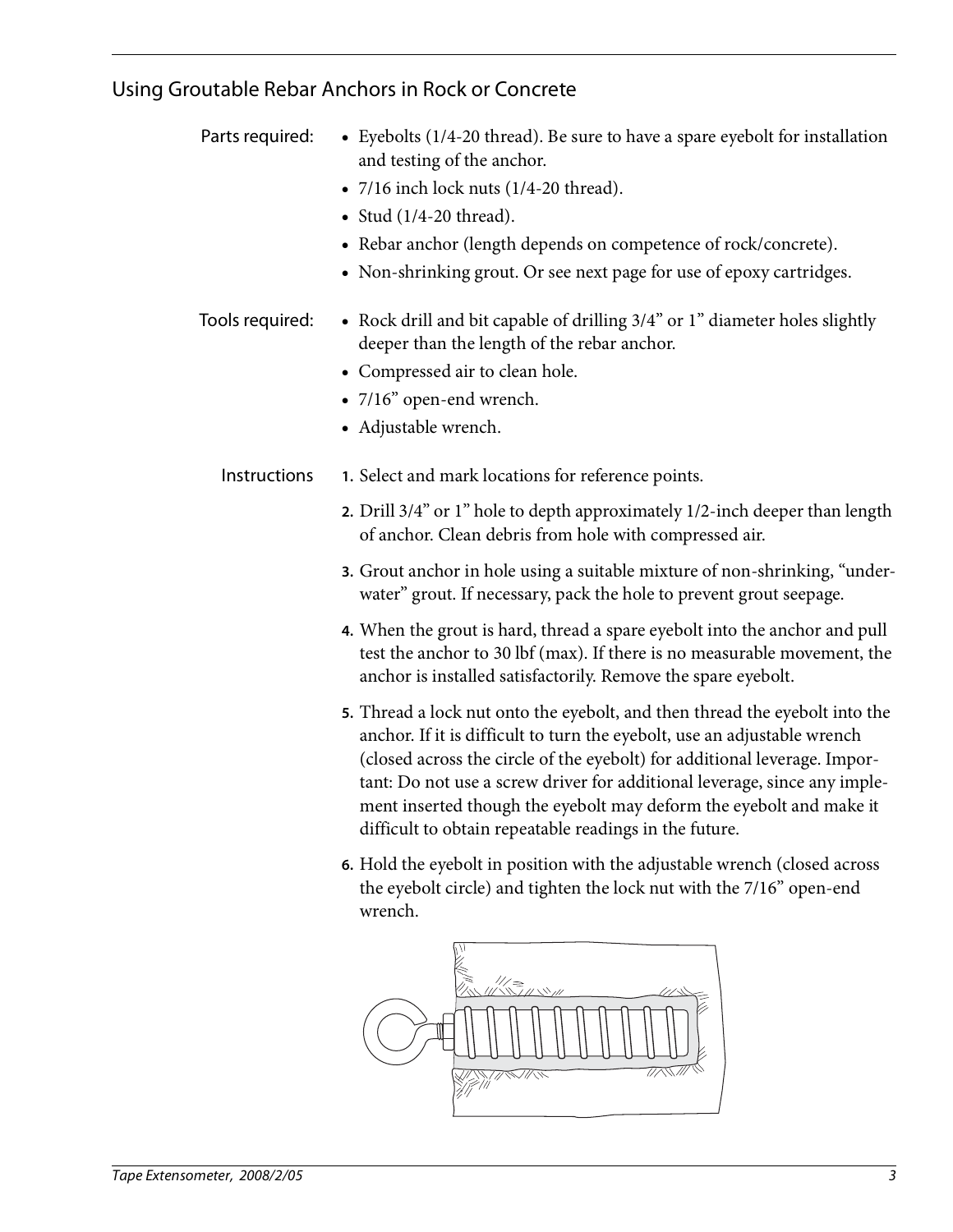#### Using Glass Resin Cartridges and Rebar Anchors in Rock or Concrete

Instructions **1.** Select and mark locations for reference points.

- **2.** Drill 3/4" hole to depth specified by instructions for resin cartridge, then clean debris from hole using compressed air.
- **3.** Install resin cartridge and rebar anchor (chisel end first)
- **4.** Thread lock nut onto stud, and then thread stud into anchor. Spin anchor to mix resin. Be sure to spin at the rate specified by the manufacturer of the resin cartridge. To spin by hand, use 7/16" open-end wrench on the locknut. If the resin instructions permit, you may also use a drill motor to spin the anchor. Note: It may be necessary to pack the hole to prevent resin seepage or to centralize the anchor until the resin fully cures.
- **5.** When the resin is fully cured, remove the stud, and thread a spare eyebolt into the anchor. Then pull test the anchor to30 lbf (max). If there is no measurable movement, the anchor is installed satisfactorily. Remove the spare eyebolt.
- **6.** Thread a lock nut onto the eyebolt, and then thread the eyebolt into the anchor. If it is difficult to turn the eyebolt, use an adjustable wrench (closed across the circle of the eyebolt) for additional leverage. Important: Do not use a screw driver for additional leverage, since any implement inserted though the eyebolt may deform the eyebolt and make it difficult to obtain repeatable readings in the future.
- **7.** Hold the eyebolt in position with the adjustable wrench (closed across the eyebolt circle) and tighten the lock nut with the 7/16" open-end wrench.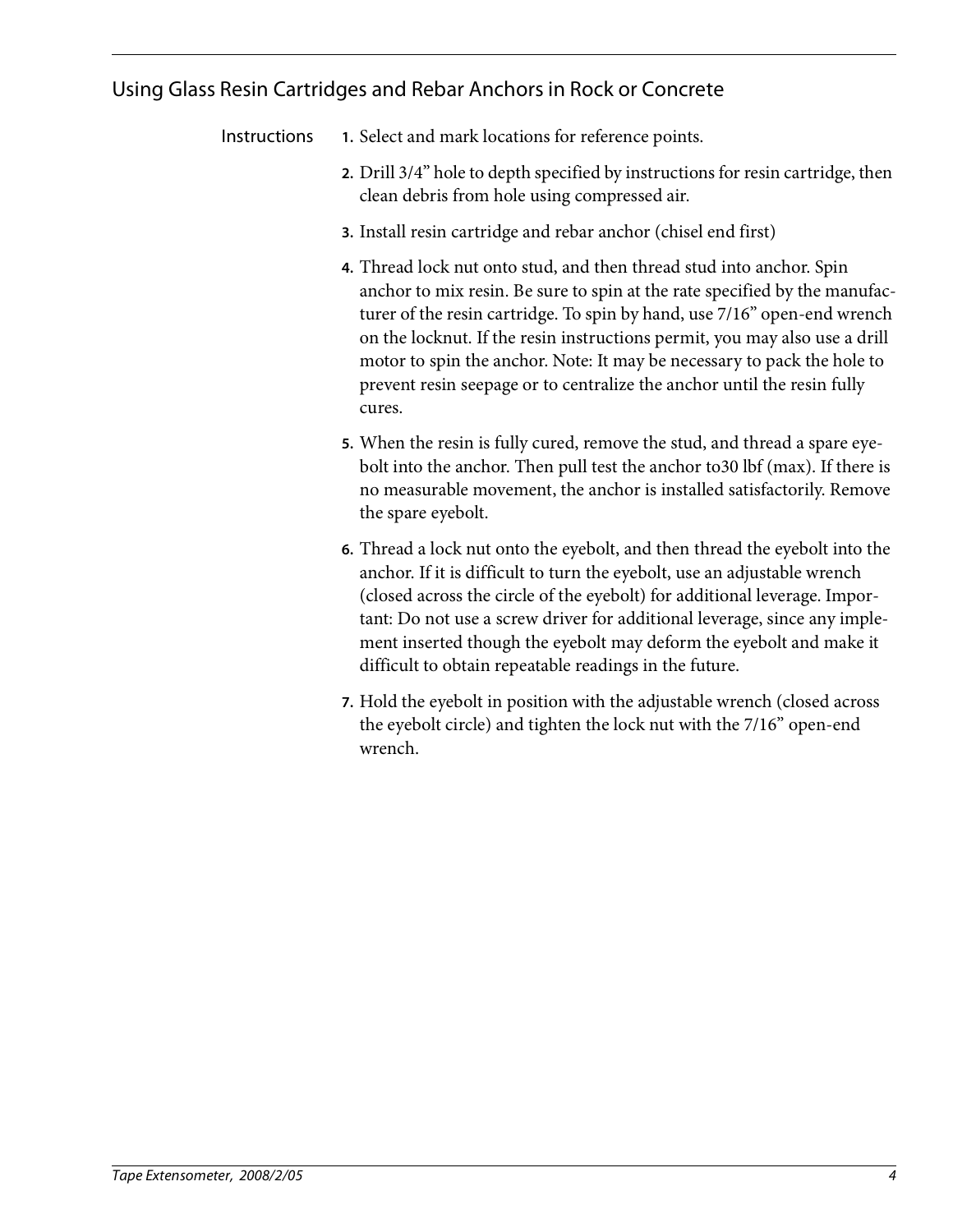### Using Expansion Anchors in Rock or Concrete

| Parts required: | • Eyebolts (1/4-20 thread). Be sure to have a spare eyebolt for installation<br>and testing of the anchor.                                                                                                                                                                                                                                                                                                               |
|-----------------|--------------------------------------------------------------------------------------------------------------------------------------------------------------------------------------------------------------------------------------------------------------------------------------------------------------------------------------------------------------------------------------------------------------------------|
|                 | • $7/16$ inch lock nuts ( $1/4$ -20 thread).                                                                                                                                                                                                                                                                                                                                                                             |
|                 | • Expansion anchors.                                                                                                                                                                                                                                                                                                                                                                                                     |
| Tools required: | • Rock drill capable of drilling 4.5 inch deep, 1-3/8" diameter hole.<br>• Compressed air for cleaning hole.                                                                                                                                                                                                                                                                                                             |
|                 | • 7/16" and 3/4" open-end wrenches.<br>• Adjustable wrench.                                                                                                                                                                                                                                                                                                                                                              |
| Instructions    | 1. Select and mark locations for reference points.                                                                                                                                                                                                                                                                                                                                                                       |
|                 | 2. Drill holes 4.5 to 5" deep.                                                                                                                                                                                                                                                                                                                                                                                           |
|                 | 3. Clean debris from hole using compressed air.                                                                                                                                                                                                                                                                                                                                                                          |
|                 | 4. Adjust expansion anchor to fit hole, then insert until setting bolt is<br>slightly below rock face.                                                                                                                                                                                                                                                                                                                   |
|                 | 5. Tighten anchor until refusal point.                                                                                                                                                                                                                                                                                                                                                                                   |
|                 | 6. Thread spare eyebolt into expansion anchor. Pull test to 30 lbf (max). If<br>there is no measurable movement, the anchor is installed satisfactorily.<br>Remove spare eyebolt.                                                                                                                                                                                                                                        |
|                 | 7. Thread lock nut onto eyebolt, then thread eyebolt into the anchor. If it is<br>difficult to turn the eyebolt, use an adjustable wrench (closed across the<br>circle of the eyebolt) for additional leverage. Important: Do not insert a<br>screw driver or any other implement through the eyebolt for leverage.<br>This may deform the eyebolt and make it difficult to obtain repeatable<br>readings in the future. |
|                 | <b>8.</b> Hold the eyebolt in position with the adjustable wrench (closed across<br>the eyebolt circle) and tighten the lock nut with the 7/16" open-end<br>wrench.                                                                                                                                                                                                                                                      |
|                 |                                                                                                                                                                                                                                                                                                                                                                                                                          |

∭

 $\overline{U\wedge W}$ 

 $77.77.7$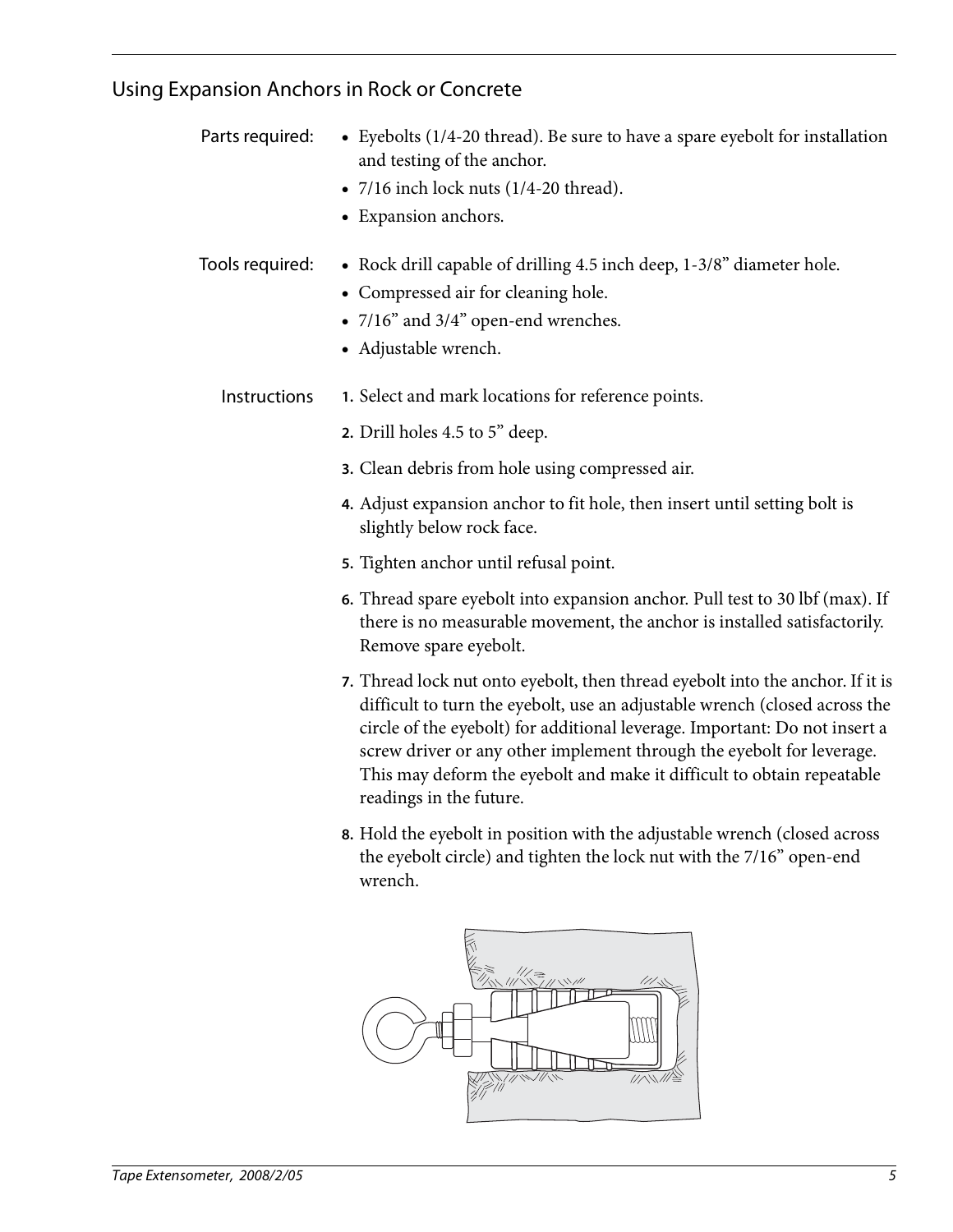#### Installing Points on Steel Structural Members

| Parts required: |  | • Eyebolts $(1/4-20$ thread). |
|-----------------|--|-------------------------------|
|-----------------|--|-------------------------------|

•  $7/16$  inch lock nuts (1/4-20 thread).

Tools required: • Drill motor.

- #7 drill (0.201"), high speed steel.
- 1/4-20 tap and tap handle.
- Adjustable wrench.
- 7/16" open-end wrench.
- Instructions **1.** Select and mark locations for reference points.
	- **2.** Drill a hole into or through the steel member using the #7 (0.201") drill.
	- **3.** If the far side of the member is not accessible, tap the hole using a 1/4-20 tap.
	- **4.** Thread the lock nut onto the eyebolt, and then thread the eyebolt into the tapped hole. If it is difficult to turn the eyebolt, use an adjustable wrench (closed across the circle of the eyebolt) for additional leverage. Important: Do not use a screw driver for additional leverage, since any implement inserted though the eyebolt may deform the eyebolt and make it difficult to obtain repeatable readings in the future.
	- **5.** Hold the eyebolt in position with the adjustable wrench (closed across the eyebolt circle) and tighten the lock nut with the 7/16" open-end wrench.

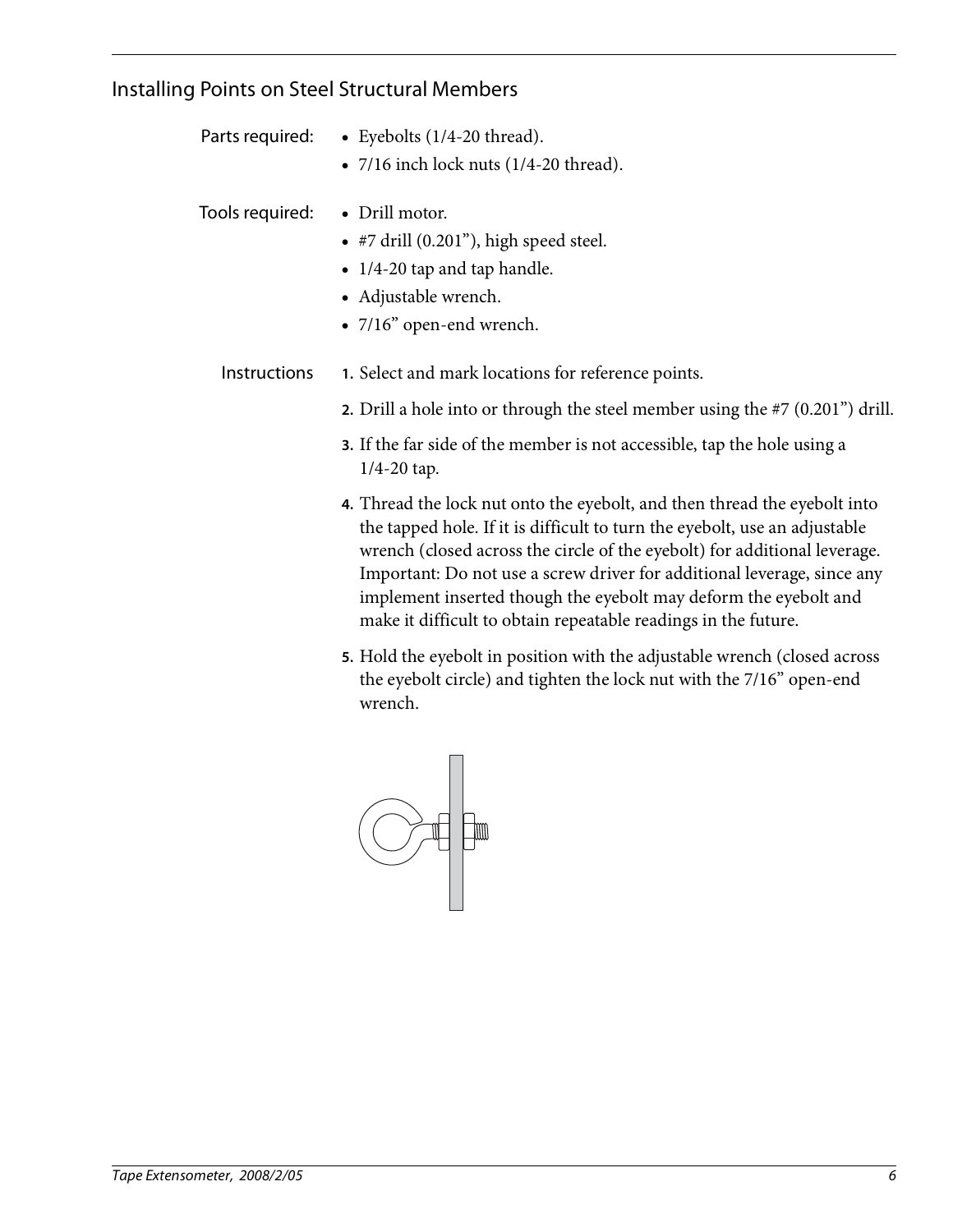# Taking Readings

Introduction Measurements obtained with the tape extensometer are used to calculate changes in the distance between two reference points. It is not difficult to obtain good measurements, but you must follow a standard procedure. The basic procedure is given below, and then particular steps are explained in detail in the following pages.

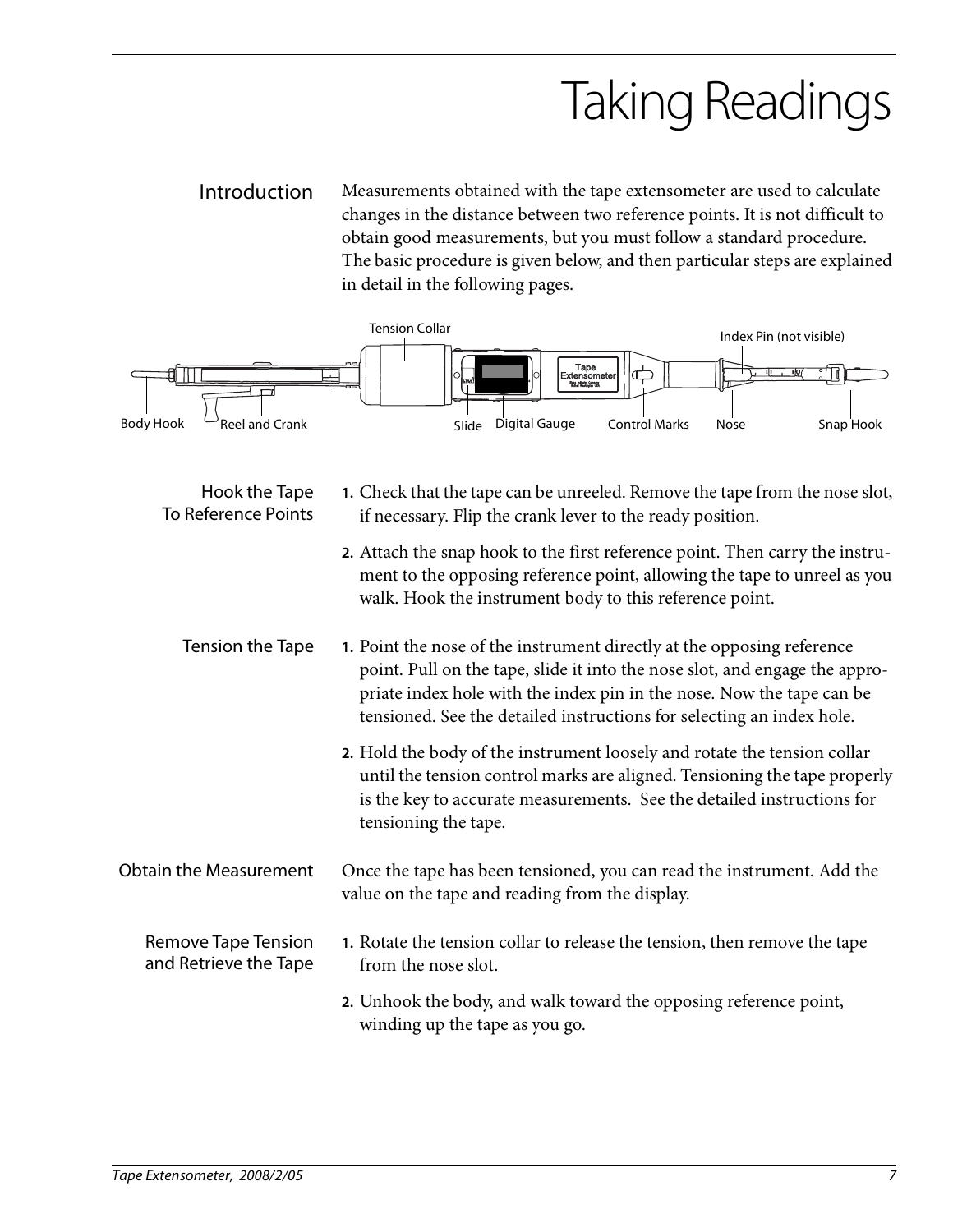| Selecting<br>the Index Hole     | If you look at the tape, you will see index holes punched every 50 mm or<br>every 2 inches. Index holes work with the index pin in the instrument<br>nose. When the pin is engaged in an index hole, the tape is held securely.                                                                                                                                                                            |
|---------------------------------|------------------------------------------------------------------------------------------------------------------------------------------------------------------------------------------------------------------------------------------------------------------------------------------------------------------------------------------------------------------------------------------------------------|
|                                 | You must select an index hole at the time you make the initial measure-<br>ment of a pair of reference points, and then you use that same index hole<br>for all subsequent measurements of that pair of points. Here is the<br>procedure for selecting an index hole:                                                                                                                                      |
|                                 | 1. Use the tension collar to set an initial position for the slide. If you are not<br>sure of the direction of movement, rotate the tension collar until the<br>slide is set mid-scale at 25 mm or 1 inch. If you expect only convergence,<br>set the slide nearer to 50 mm or 2 inches. If you expect only extension,<br>set itnearer to 0.                                                               |
|                                 | 2. Attach the instrument between the two reference points. Slide the tape<br>into the instrument nose and fit the index pin into the nearest index<br>hole. Choose the hole that makes the tape as tight as possible. This will<br>give you the maximum measurement range before you have to switch to<br>the next index hole.                                                                             |
|                                 | 3. Tension the tape as explained on the next page. The slide moves as you<br>rotate the tensioning collar, and some of the measurement range is lost.<br>If you lose more than half of the measurement range, you should try a<br>different index hole. Rotate the collar to remove tension from the tape,<br>and start from step 1 again.                                                                 |
|                                 | 4. When you have found the proper index hole, read the tape marks at that<br>hole and note the reading on your field data sheet. You will use this<br>index hole every time you take a measurement of these two points.                                                                                                                                                                                    |
| Switching<br><b>Index Holes</b> | As convergence or extension continues, the slide will come very close to<br>the low or high end of its range. At this point, you should obtain two<br>repeatable measurements, one measurement from the current index hole<br>and a second measurement from the next index hole. To make the second<br>measurement, you must rotate the tension collar to move the slide to the<br>other end of its range. |
|                                 | When you compare the two readings, you may find a slight offset, but it is<br>not necessary to think about the offset when you are obtaining readings.<br>The chapter on data reduction tells what to do with the offset.                                                                                                                                                                                  |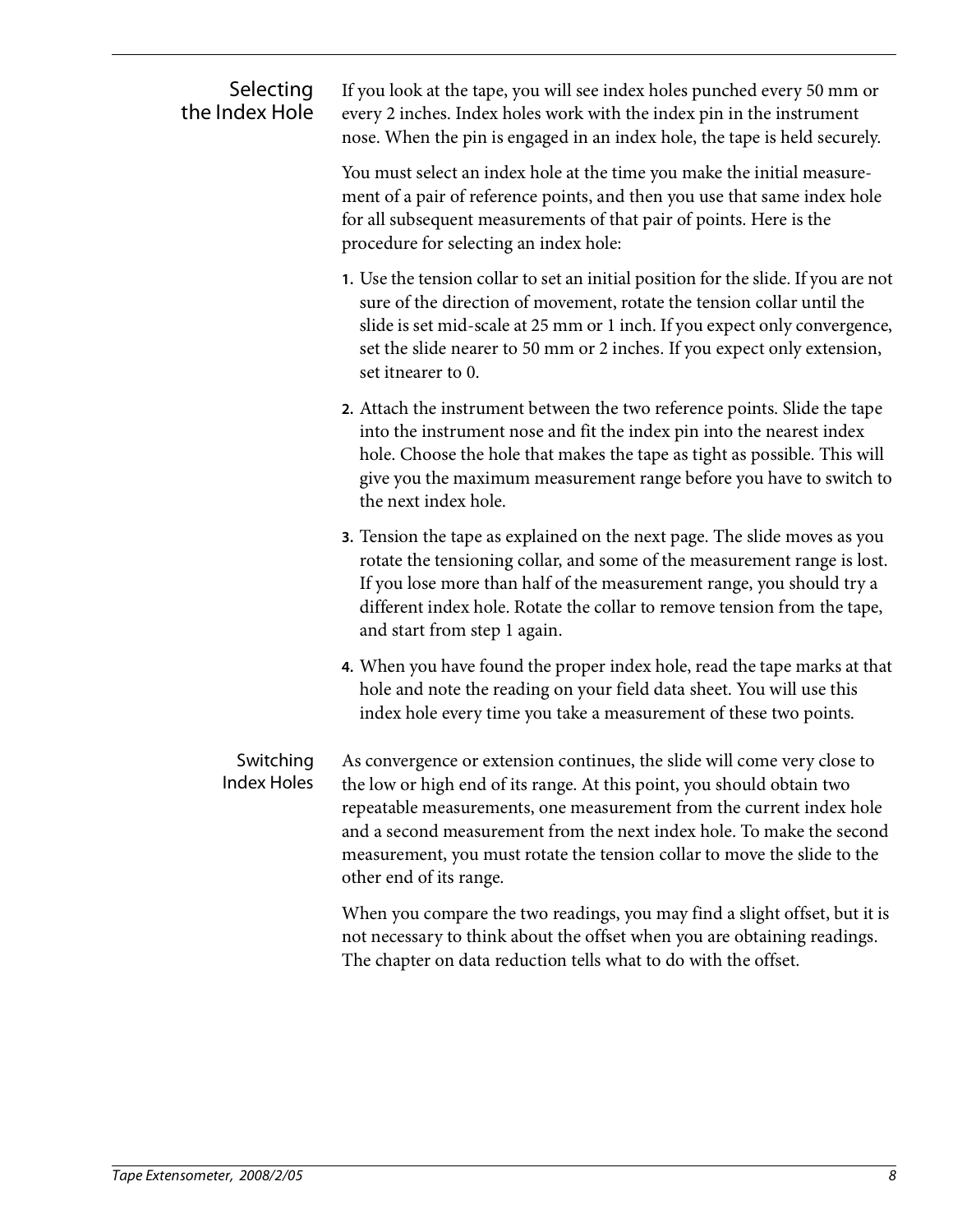Tensioning the Tape To tension the tape, rotate the tension collar to align the tension control marks.

- The top drawing at right shows a tape that is not tensioned.
- The middle drawing shows a tape that is over-tensioned.
- The bottom drawing shows control marks that are aligned, indicating proper tension.

![](_page_10_Figure_5.jpeg)

- Procedure **1.** Engage the index pin in the appropriate index hole. Support the instrument with one hand, and point the nose of the instrument directly at the opposing reference point.
	- **2.** Rotate the tension collar to adjust the tension. The readings on the display will increase with tension.
	- **3.** As you make fine adjustments, move the nose of the instrument up and down slightly, as shown in the drawing below. This eliminates hysteresis and helps you find a repeatable tension. Watch the control marks:
	- When the nose points directly at the reference point, the marks should be aligned.
	- When the nose does not point directly at the reference point, the control marks should show over-tension.
	- The control marks must not show under-tension in any position.
	- **4.** When the control marks are aligned, the instrument is ready to read.

![](_page_10_Picture_13.jpeg)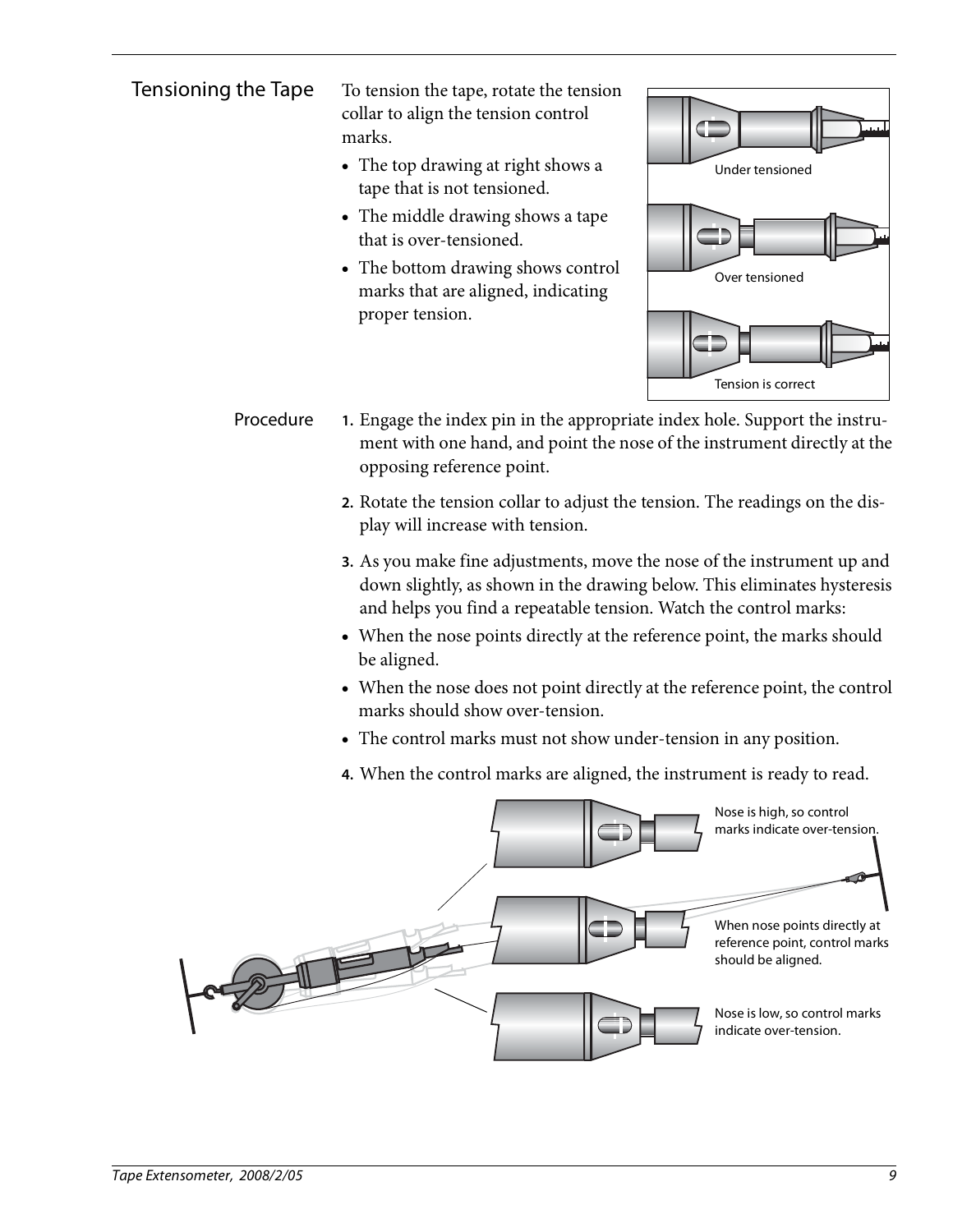Reading the Steel Gaging Tape

Reading

The steel tape may have english units on one side and metric units on the other side. The units visible at the index hole when the tape is installed on the pin will dictate the reading units for the system.

**English:** The english tape is marked in inches. Each marking has 2 digits, indicating feet then inches. For example, a marking of 3-6 indicates 3'6". Measurements to 0.001" are provided by the digital display.

**Metric:** The metric tape is marked in centimeters. Each index hole will have a mark for meters with a measurement in centimeters below it. Millimeters are read from the digital display.

After the tape is tensioned, look in the window to obtain readings from the digital display.

![](_page_11_Picture_5.jpeg)

the Digital Display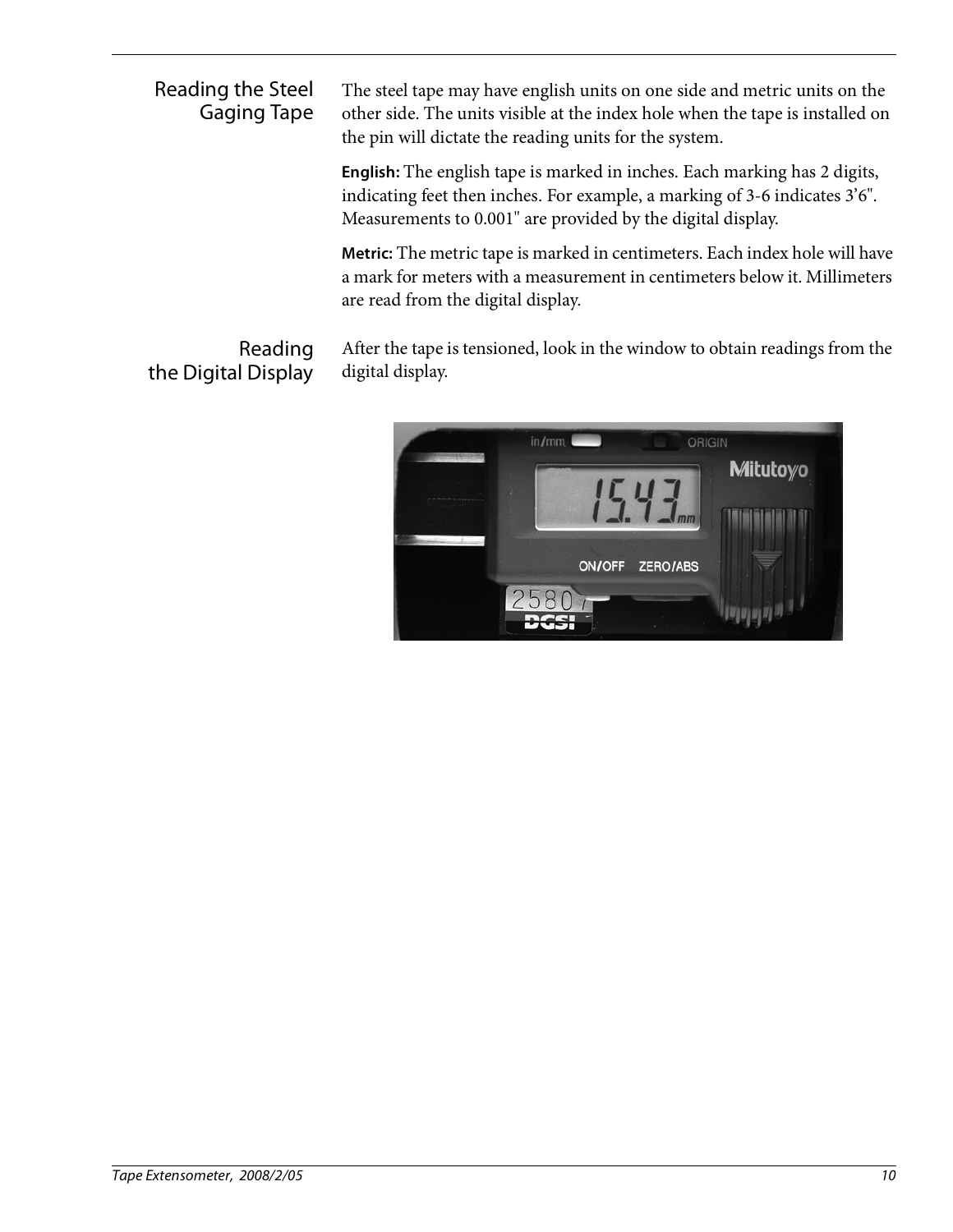Collecting Data The sample data sheet on the next page provides the following fields:

**Project:** Enter the name of the project.

**Initial Reading:** Enter the date of the initial reading.

**Station:** Enter the ID for the reading station.

**Instrument Serial:** Enter the serial number of the tape extensometer.

**Reference Points:** Enter the ID for the pair of reference points.

**Date:** Enter the measurement date.

**Operator:** Enter the operator's initials.

**Tape:** Read the tape at the selected index hole and enter the value here.

**Display:** Enter the reading from the digital display.

Metric Example:

| Tape       | <b>Display</b> |
|------------|----------------|
| 12 m 35 cm | 15.43 mm       |

English Example:

| Tape       | Display |
|------------|---------|
| 26 ft 3 in | 0.045   |

Other Data If you have a suitable thermometer, it is sometimes useful to collect temperature data, so that you can correlate movement with temperature changes. However, it is not generally necessary to collect temperature data for the purpose of calculating temperature corrections unless the site is experiencing extreme shifts of temperature.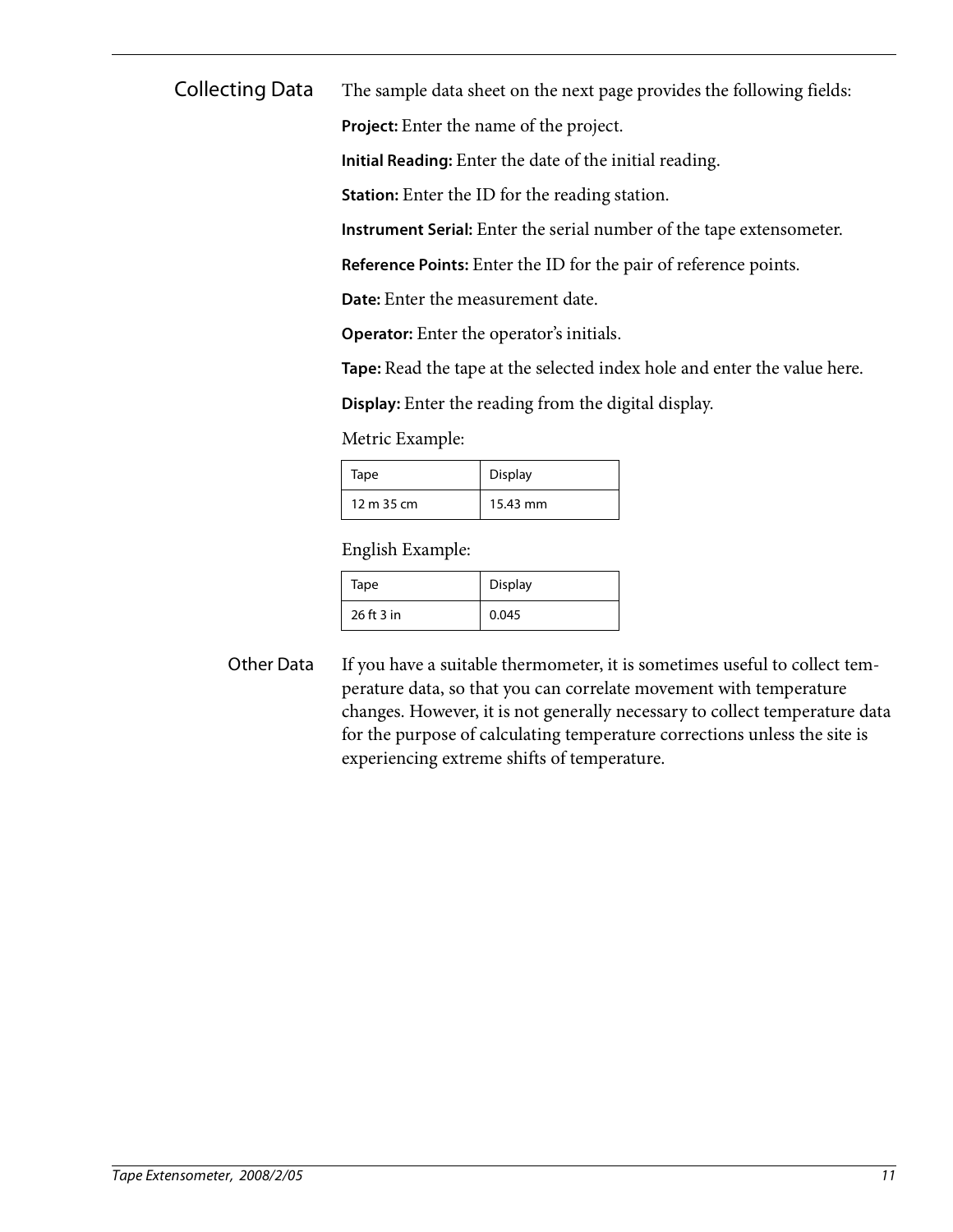| Date Installed<br>Project                                  |  |  |
|------------------------------------------------------------|--|--|
|                                                            |  |  |
| Station<br><b>Instrument Serial</b>                        |  |  |
| Ref Points<br>Operator<br>Display<br>Date<br>Tape<br>Notes |  |  |
|                                                            |  |  |
|                                                            |  |  |
|                                                            |  |  |
|                                                            |  |  |
|                                                            |  |  |
|                                                            |  |  |
|                                                            |  |  |
|                                                            |  |  |
|                                                            |  |  |
|                                                            |  |  |
|                                                            |  |  |
|                                                            |  |  |
|                                                            |  |  |
|                                                            |  |  |
|                                                            |  |  |
|                                                            |  |  |
|                                                            |  |  |
|                                                            |  |  |
|                                                            |  |  |
|                                                            |  |  |
|                                                            |  |  |
|                                                            |  |  |
|                                                            |  |  |
|                                                            |  |  |
|                                                            |  |  |
|                                                            |  |  |
|                                                            |  |  |
|                                                            |  |  |
|                                                            |  |  |
|                                                            |  |  |
|                                                            |  |  |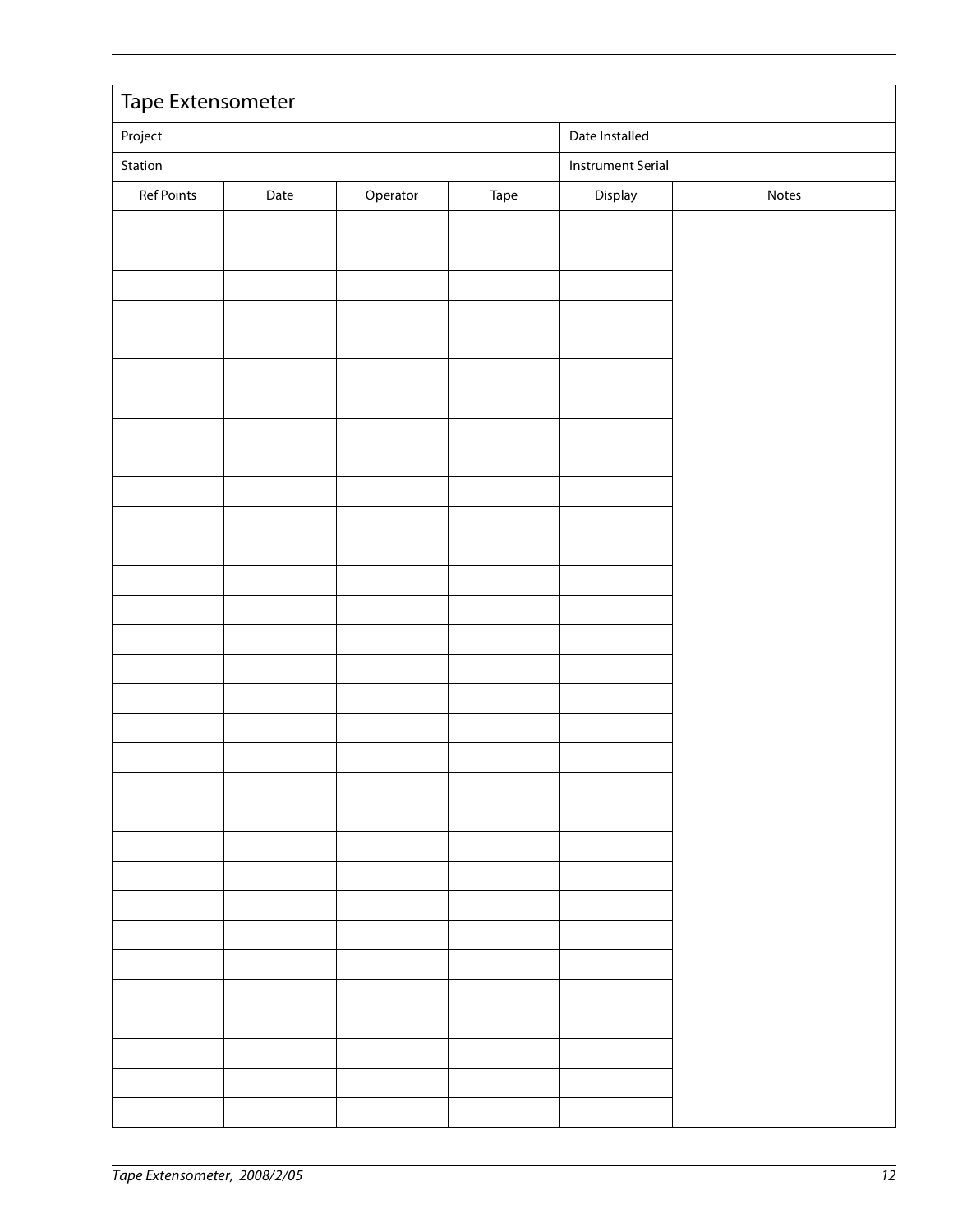### Data Reduction

Using the Data Sheet For each pair of reference points you have two data values: the tape reading at the index hole and the reading from the display. Here are two examples:

Metric Example The display shows 15.43 mm. Add the tape reading to arrive at a sum of 12365.43 mm.

| Tape              | <b>Display</b> | Sum         |
|-------------------|----------------|-------------|
| $12.35 \text{ m}$ | 15.43          | 12365.43 mm |

English Example The display shows 0.045 inches. Add the tape reading to arrive at a sum of 315.045 inches.

| Tape       | Display    | Sum        |
|------------|------------|------------|
| 26 ft 2 in | $0.045$ in | 314.045 in |

Calculating Changes To calculate the change, subtract the initial reading from the current reading. This example shows 0.17 mm of convergence.

| Current     | - Initial   | $=$ Change |
|-------------|-------------|------------|
| 12365.43 mm | 12365.60 mm | $-0.17$ mm |

- A negative number indicates convergence.
- A positive number indicates extension.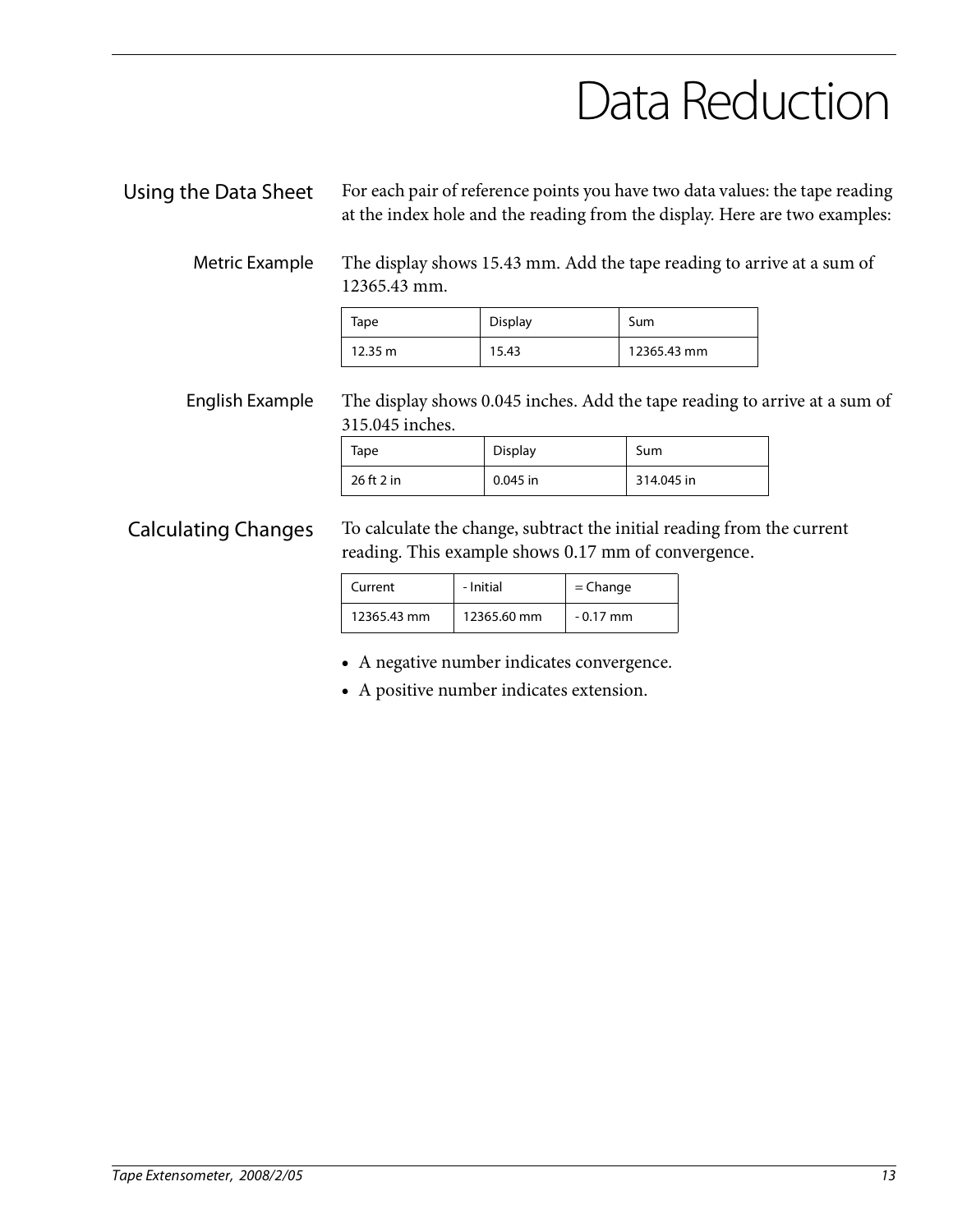#### Index Holes and Offsets

As convergence or extension progresses, the shaft within the tape extensometer body eventually reaches the high or low limit of its range. At this point, the operator must switch to a new index hole, so subsequent measurements may contain a small offset. The procedure below tells how to calculate the offset and what to do with it.

- **1.** When it is necessary to switch to a new index hole, obtain two measurements, one from the original index hole, and a second from the new index hole.
- **2.** Calculate the change value for both readings, following the usual convention (current - initial).

|                     | Current     | - Initial   | $=$ Change  |
|---------------------|-------------|-------------|-------------|
| Original Index Hole | 12373.25 mm | 12423.25 mm | -50.00 mm   |
| New Index Hole      | 12373.37 mm | 12423.25 mm | $-50.12$ mm |

**3.** In theory, the change values should be the same. In practice, there is usually a slight offset. Calculate the offset by subtracting the "original" from the "new" change.

| New         | - Original  | $=$ Offset |
|-------------|-------------|------------|
| $-50.12$ mm | $-50.00$ mm | $-0.12$ mm |

**4.** This offset should now be a part of every change calculation made for measurements taken at the new index hole. The offset is subtracted from the change, as shown below.

| current     | - Initial   | $=$ Change  | - Offset              | $=$ Corrected Change |
|-------------|-------------|-------------|-----------------------|----------------------|
| 12373.37 mm | 12423.25 mm | $-50.12$ mm | $-(-0.12 \text{ mm})$ | -50 mm               |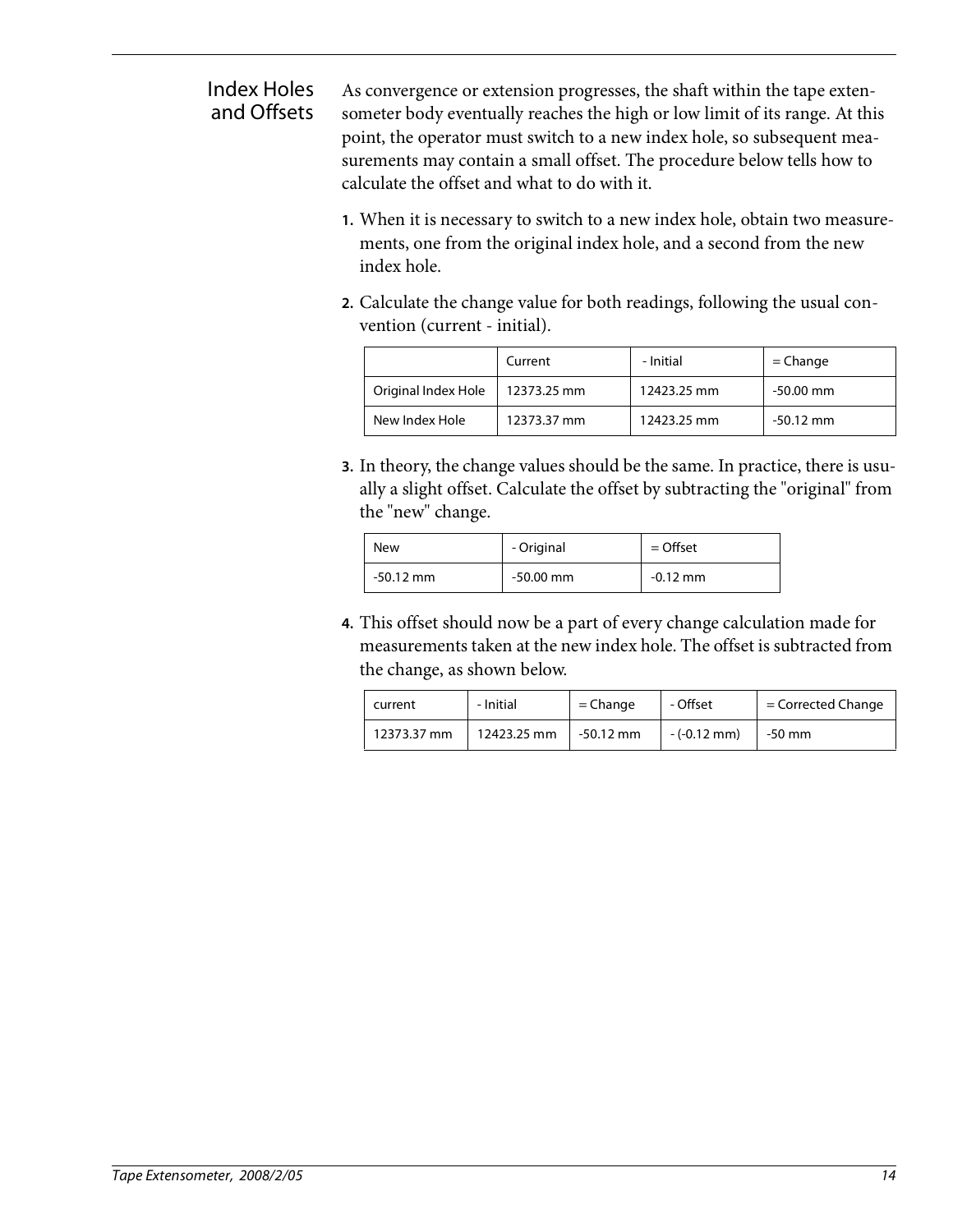| <b>Temperature Effects</b>               | This page is included for completeness. Temperature effects on the tape,<br>body, and spring are quite small. Unless your site has extreme changes in<br>temperature, it may not be useful to calculate and apply the corrections<br>below.                                                                                                                                                                                |
|------------------------------------------|----------------------------------------------------------------------------------------------------------------------------------------------------------------------------------------------------------------------------------------------------------------------------------------------------------------------------------------------------------------------------------------------------------------------------|
| Coefficient of Expansion                 | The tape lengthens in higher temperatures and shortens in lower tempera-<br>tures.                                                                                                                                                                                                                                                                                                                                         |
|                                          | • Steel Tape: $11.6 \times 10^{-6}$ ppm/ °C $(6.45 \times 10^{-6}$ ppm/ °F).                                                                                                                                                                                                                                                                                                                                               |
|                                          | • Aluminum Body: $23 \times 10^{-6}$ ppm/ °C $(12.8 \times 10^{-6}$ ppm/ °F).                                                                                                                                                                                                                                                                                                                                              |
|                                          | The steps below show how to make temperature corrections for the tape. If<br>required, temperature corrections can also be applied to the length of the<br>instrument body, which is 610 mm or 24 inches long.                                                                                                                                                                                                             |
| Making<br><b>Temperature Corrections</b> | 1. Calculate the change in length of the tape due to temperature:<br>$\Delta$ Length = Tape Length x Temperature Coefficient x $\Delta$ Temperature<br>ALength is the change in the length of the tape due to temperature.<br>Tape Length is the summed reading.<br>Temperature coefficient is either English or Metric.<br>$\Delta$ Temperature is the change in temperature: $T_{\text{current}}$ - $T_{\text{initial}}$ |
|                                          | 2. Find the corrected length of the tape by adding the change in length.<br>Corrected Tape Length = Tape Length + $\Delta$ Length.                                                                                                                                                                                                                                                                                         |
| Example                                  | This example ignores temperature effects on the body.<br>• Tape length is 11.4 m.<br>• $\triangle$ Temperature is 10 degrees C.                                                                                                                                                                                                                                                                                            |
|                                          | • Metric temperature coefficient is $11.6 \times 10^{-6}$ per degree C.                                                                                                                                                                                                                                                                                                                                                    |
|                                          | 1. Calculate ALength                                                                                                                                                                                                                                                                                                                                                                                                       |
|                                          | $\Delta$ Length = Tape Length x Temperature Coefficient x $\Delta$ Temperature<br>$= 11.4$ m x 11.6 E-6 x 10<br>$= 0.0013$ m                                                                                                                                                                                                                                                                                               |
|                                          | 2. Calculate the corrected tape length.<br>Corrected Tape Length = Tape Length + $\Delta$ Length.<br>$= 11.4 m + 0.0013$                                                                                                                                                                                                                                                                                                   |
|                                          | $= 11.4013$ m                                                                                                                                                                                                                                                                                                                                                                                                              |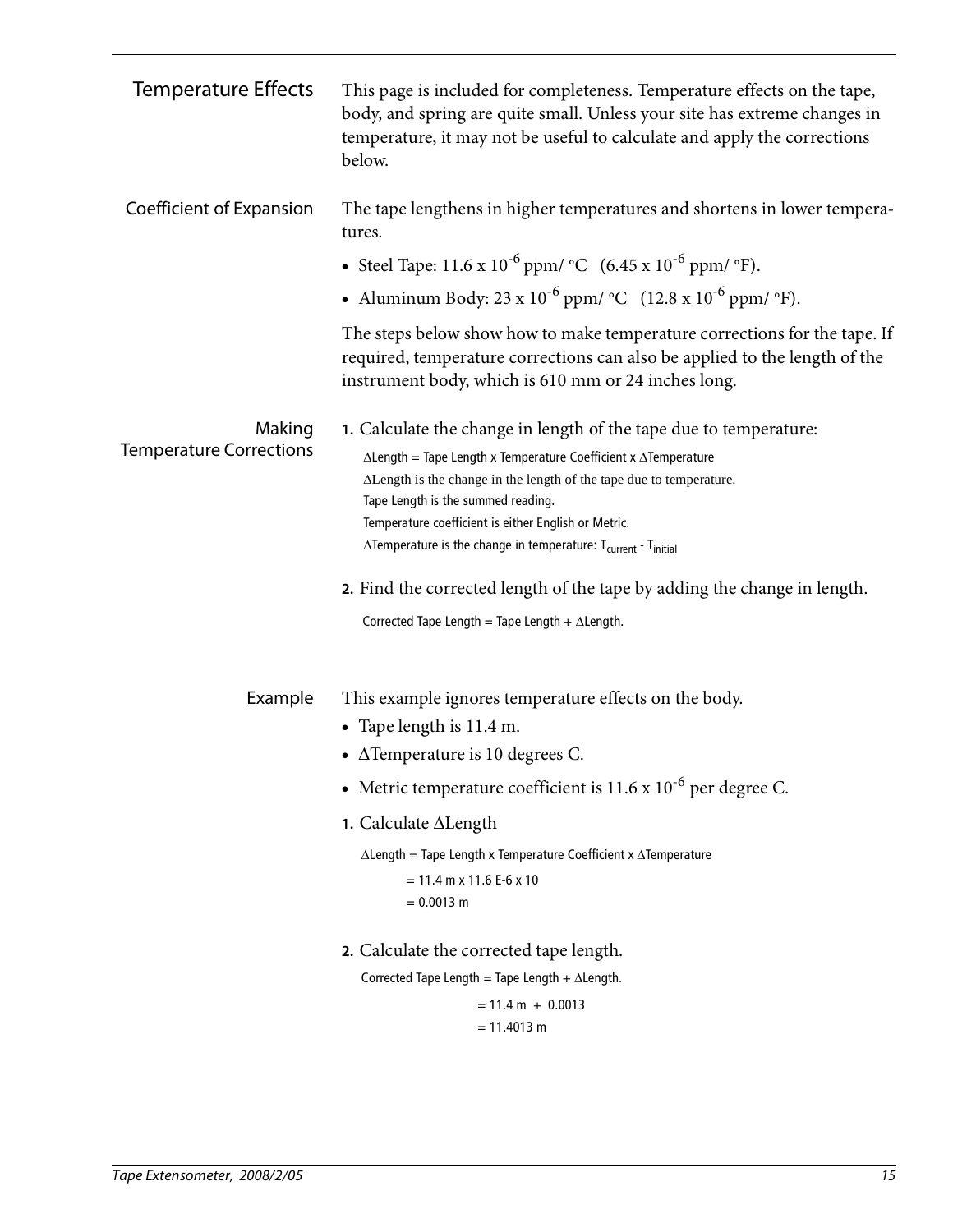## Testing and Maintenance

- Testing The tests described below can be used for acceptance tests as well as for regular evaluations of the condition of the instrument.
- Measurement Test Test the instrument by taking readings between two reference points that are known to be stable. It may be convenient to construct a rigid steel frame for this purpose. The frame should be designed such that the measurement can be made with the instrument in the vertical attitude so tape catenary (sag) is not a factor.

Make the initial test when you receive the instrument. The frequency of subsequent tests depends on the use and abuse the instrument is subjected to. Always include temperature readings with the test data. Measurements should repeat within 0.005in or 0.15mm. Note that the measurement is not the absolute distance between the two reference points.

Load Test The load test checks the performance of the spring that applies a tension load to the tape.

> Hang the instrument vertically, so that the nose points down. Suspend a weight from the instrument nose. Tap the instrument to overcome any friction. The index marks should align.

Note #1: Refer to the instrument calibration sheet for the proper weight.

Note #2: If you suspend the weight from the snap hook on the tape, rather than directly from the instrument nose, be sure that there is slack between the tape reel and the nose, so that the tape does not interfere with the load test.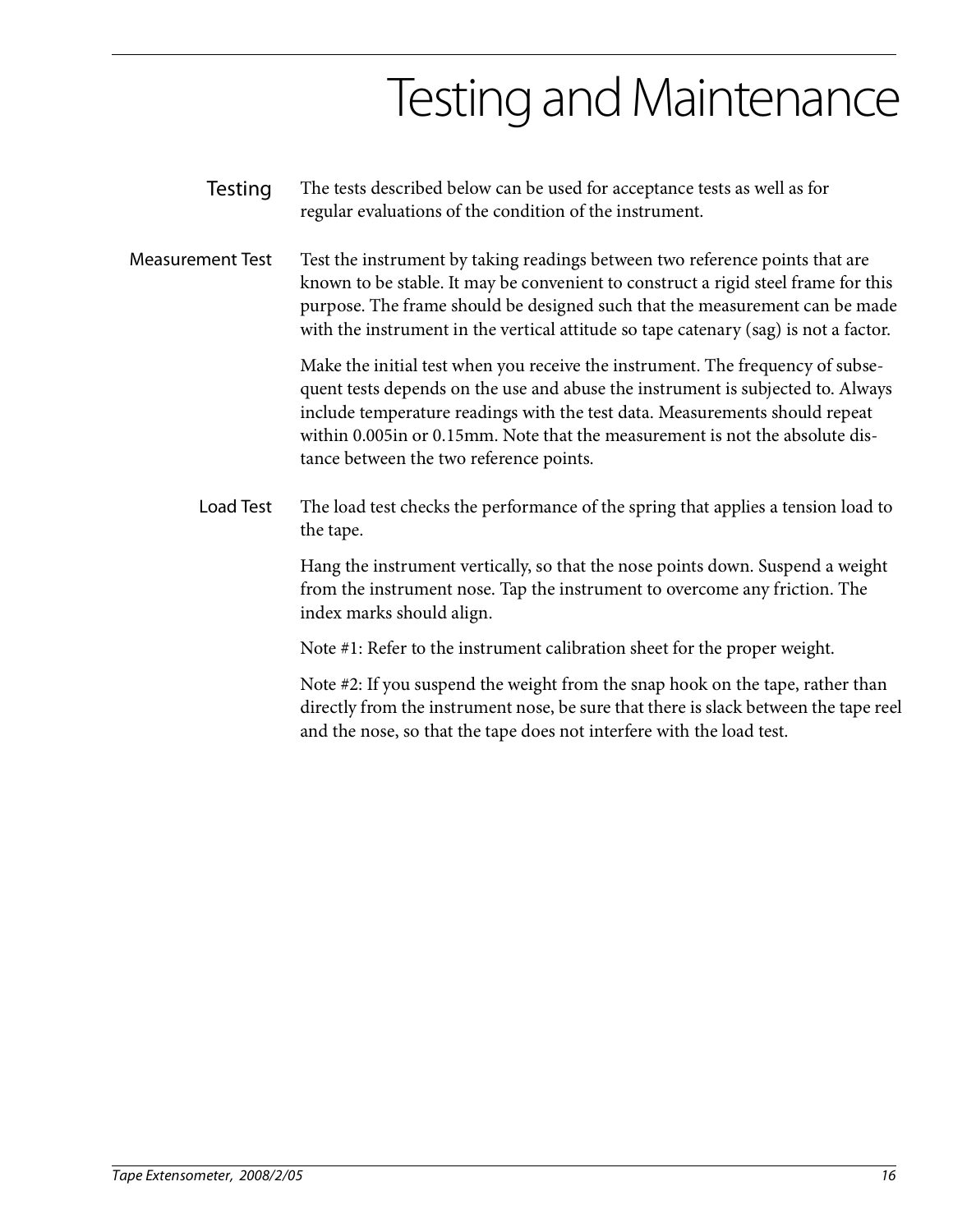| <b>General Maintenance</b>  | The tape extensometer requires very little maintenance, apart from chang-<br>ing the battery, keeping it clean, and following the suggestions below.                                                                                                                                                                                                             |                                                                         |  |
|-----------------------------|------------------------------------------------------------------------------------------------------------------------------------------------------------------------------------------------------------------------------------------------------------------------------------------------------------------------------------------------------------------|-------------------------------------------------------------------------|--|
| <b>Changing the Battery</b> | The digital readout uses a SR44, silver oxide (or equivalent) battery.                                                                                                                                                                                                                                                                                           |                                                                         |  |
|                             | 1. Slide battery cover forward (in direction of arrow).                                                                                                                                                                                                                                                                                                          |                                                                         |  |
|                             | 2. Install battery with plus side facing up.                                                                                                                                                                                                                                                                                                                     |                                                                         |  |
|                             | 3. There will be an arbitrary value dis-<br>played on your readout. You will need<br>to re-establish the origin.<br>• Twist tension collar until shaft<br>approaches side of display.<br>• Gently hold tension collar at knurled<br>end.<br>• Tighten collar until shaft comes in<br>contact with digital display.<br>• DO NOT FORCE SHAFT INTO SIDE OF DISPLAY. | Press and hold button<br>Mitutoyo<br>Shaft must be firm against readout |  |
|                             | • Hold down the ORIGIN button for more than one second. The readout<br>will display "0.00".                                                                                                                                                                                                                                                                      |                                                                         |  |
| <b>Tension Collar</b>       | Do not lubricate the threads of the tension collar. A high quality lubricant<br>was applied at the factory. Other lubricants may dilute the factory applied<br>lubricant or wash dirt or grit into the thread.                                                                                                                                                   |                                                                         |  |
| <b>Steel Tape</b>           | Treat the steel tape as you would any other precision surveying tape. To<br>inhibit corrosion, periodically apply oil to the steel tape and wipe clean. To<br>smooth the operation of the tape crank mechanism, lubricate it with pow-<br>ered graphite.                                                                                                         |                                                                         |  |
| Lock Nut & Hook             | A loose lock nut may allow the hook at the end of the instrument to change<br>position, resulting in a zero shift. Follow the steps below to reposition the<br>hook.                                                                                                                                                                                             |                                                                         |  |
|                             | 1. Hold the hook in position with an adjustable wrench closed across the<br>hook circle. Tighten the lock nut with a 7/16" open-end wrench.                                                                                                                                                                                                                      |                                                                         |  |
|                             | 2. Perform the measurement test described in this chapter to check for zero<br>shift.                                                                                                                                                                                                                                                                            |                                                                         |  |
|                             | <b>3.</b> If necessary, loosen the lock nut and rotate the hook a half turn (either<br>direction) and tighten the lock nut again.                                                                                                                                                                                                                                |                                                                         |  |
|                             | 4. Repeat the measurement test. Continue the adjustment process until the<br>hook has returned to its original position.                                                                                                                                                                                                                                         |                                                                         |  |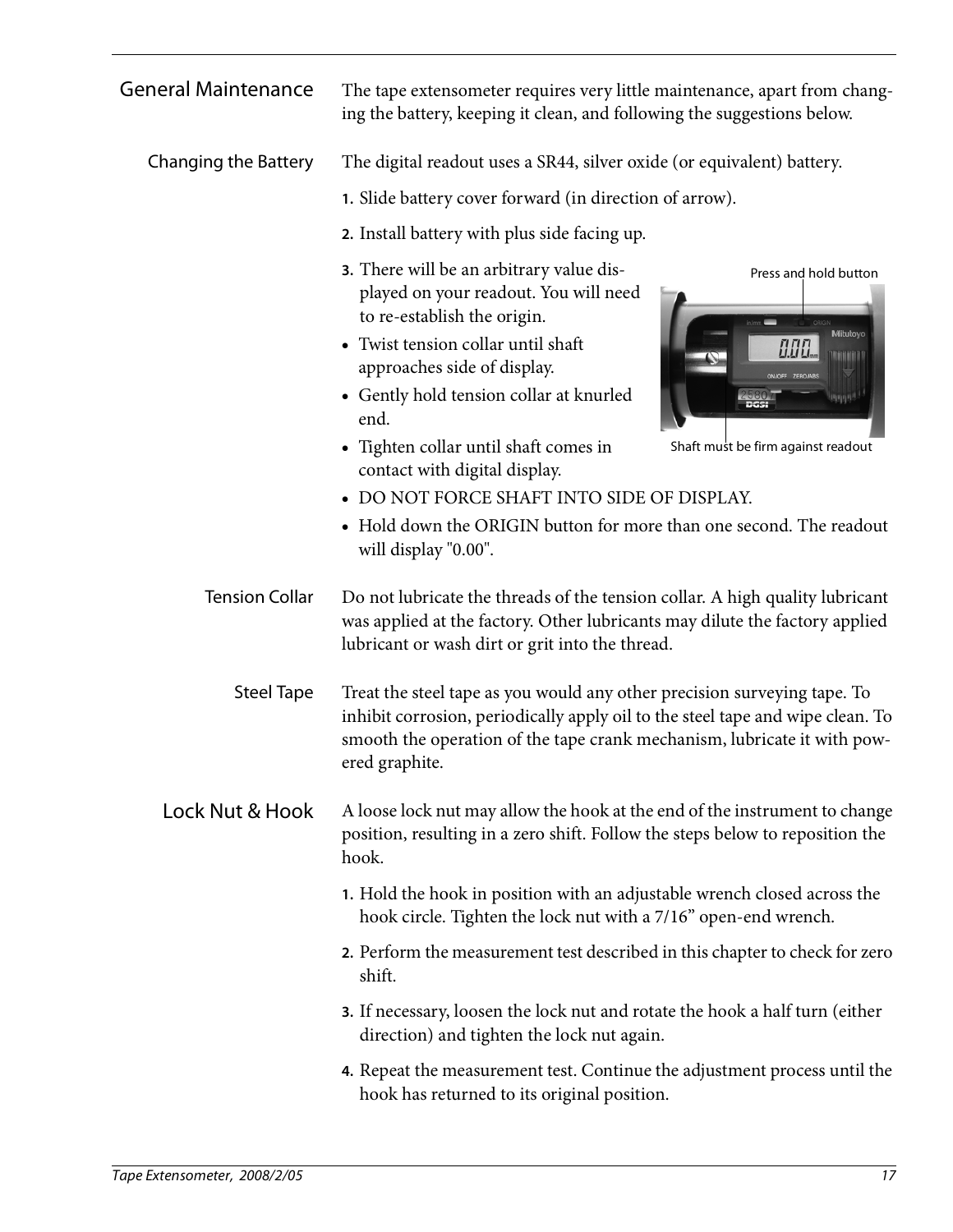| Replacing the Tape           | Replacement tapes can be ordered from Slope Indicator. The tape is sup-<br>plied on a hub inside a bracket. You can replace just the tape or you can<br>replace the entire assembly.                                                                                                                                           |
|------------------------------|--------------------------------------------------------------------------------------------------------------------------------------------------------------------------------------------------------------------------------------------------------------------------------------------------------------------------------|
|                              | Be sure to indicate on the field data sheet that you have changed tapes,<br>because a new tape will most likely cause a shift in readings. This shift can-<br>not be overcome by a measurement test and adjustment of the hook<br>because the holes punched in the tape will not be in exactly the same posi-<br>tion.         |
|                              | You can determine the offset for particular holes by comparing new and<br>old readings at stable reference points.                                                                                                                                                                                                             |
| <b>Replacing Tape Only</b>   | 1. Remove crank: hold the hub and turn the crank counter-clockwise.                                                                                                                                                                                                                                                            |
|                              | 2. Remove tape: Slowly push the tape and hub out of the bracket. There is a<br>spring washer on top of the hub. Remember its orientation.                                                                                                                                                                                      |
|                              | 3. Remove replacement tape from bracket following instructions above.                                                                                                                                                                                                                                                          |
|                              | 4. Slip replacement tape, hub, and spring washer into the bracket. Check<br>the orientation of the washer. Its flat center portion should fit against the<br>hub and its curved up edges should press against the reel assembly. Also,<br>the free end of the tape should exit the reel on the underside of the<br>instrument. |
|                              | 5. Hold the hub and replace the crank, rotating it clockwise. Do not over-<br>tighten.                                                                                                                                                                                                                                         |
| <b>Replacing Entire Reel</b> | This requires a 7/64 inch hex wrench and a 7/16 inch open-end wrench.<br>You will replace the bracket as well as the tape.                                                                                                                                                                                                     |
|                              | 1. Screw the tension collar all the way in (toward the nose of the instru-<br>ment) until it stops. Do not use force.                                                                                                                                                                                                          |
|                              | 2. Mark the top of the square block that the bracket attached to.                                                                                                                                                                                                                                                              |
|                              | 3. Remove the six hex head screws and remove the tape bracket.                                                                                                                                                                                                                                                                 |
|                              | 4. Attach new bracket and tape, paying attention to the orientation of the<br>square block. (Free end of tape should point downwards).                                                                                                                                                                                         |
|                              | 5. Replace screws, but do not over-tighten them. A little thread locking-<br>compound can be useful to keep screws in place.                                                                                                                                                                                                   |
|                              | 6. Remove the hook (for the reference point) from the old bracket and<br>attach it to the new bracket.                                                                                                                                                                                                                         |